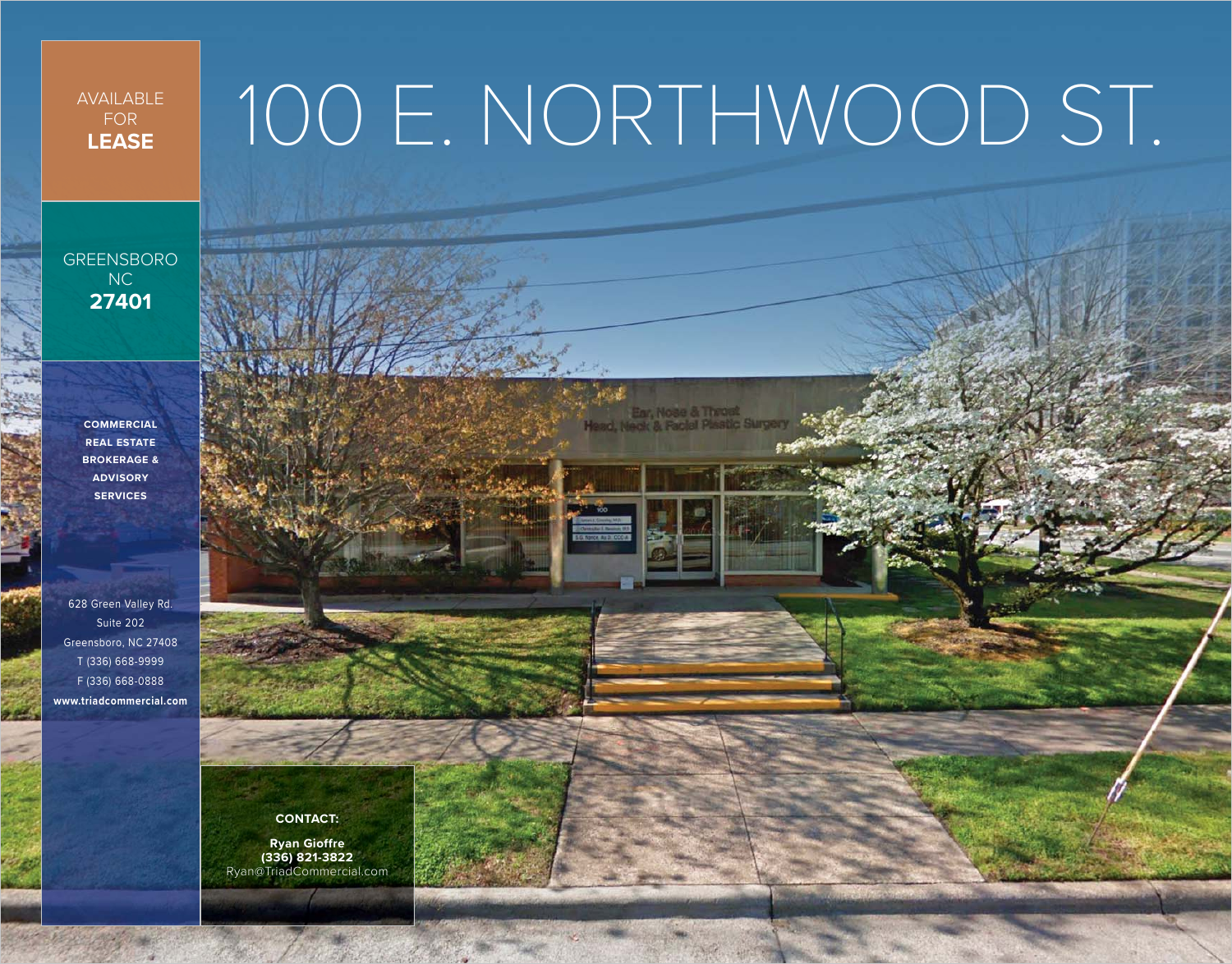# 100 E. NORTHWOOD STREET



### **Property Information / Highlights**

- $+/- 1,700$  SF
- Single story medical/office space available
- Directly across from Cone Hospital with convenient access to major thoroughfares
- 5.5/1,000sf parking ratio with easy access to building
- Includes:
	- > Two (2) Restrooms
- > Lab
- > Break Area
- > Two (2) Offices
- > Four (4) Wet Exam Rooms
- > Shared Waiting Room

#### **CONTACT:**

**Ryan Gioffre (336) 821-3822** [Ryan@TriadCommercial.com](mailto:Raffi@TriadCommercial.com)

to the accuracy thereof and same is submitted subject to errors, omissions, change of price, rental or other conditions, prior sale, lease or financing or subject to separate co-brokerage agreement. Subagency is not offered. Compensation is not offered to Principals, their Affiliates or Subsidiaries.

AVAILABLE FOR **LEASE**

GREENSBORO NC **27401**

> **COMMERCIAL REAL ESTATE BROKERAGE & ADVISORY SERVICES**

628 Green Valley Rd. Suite 202 Greensboro, NC 27408 T (336) 668-9999 F (336) 668-0888 **[www.triadcommercial.com](http://www.triadcommercial.com)**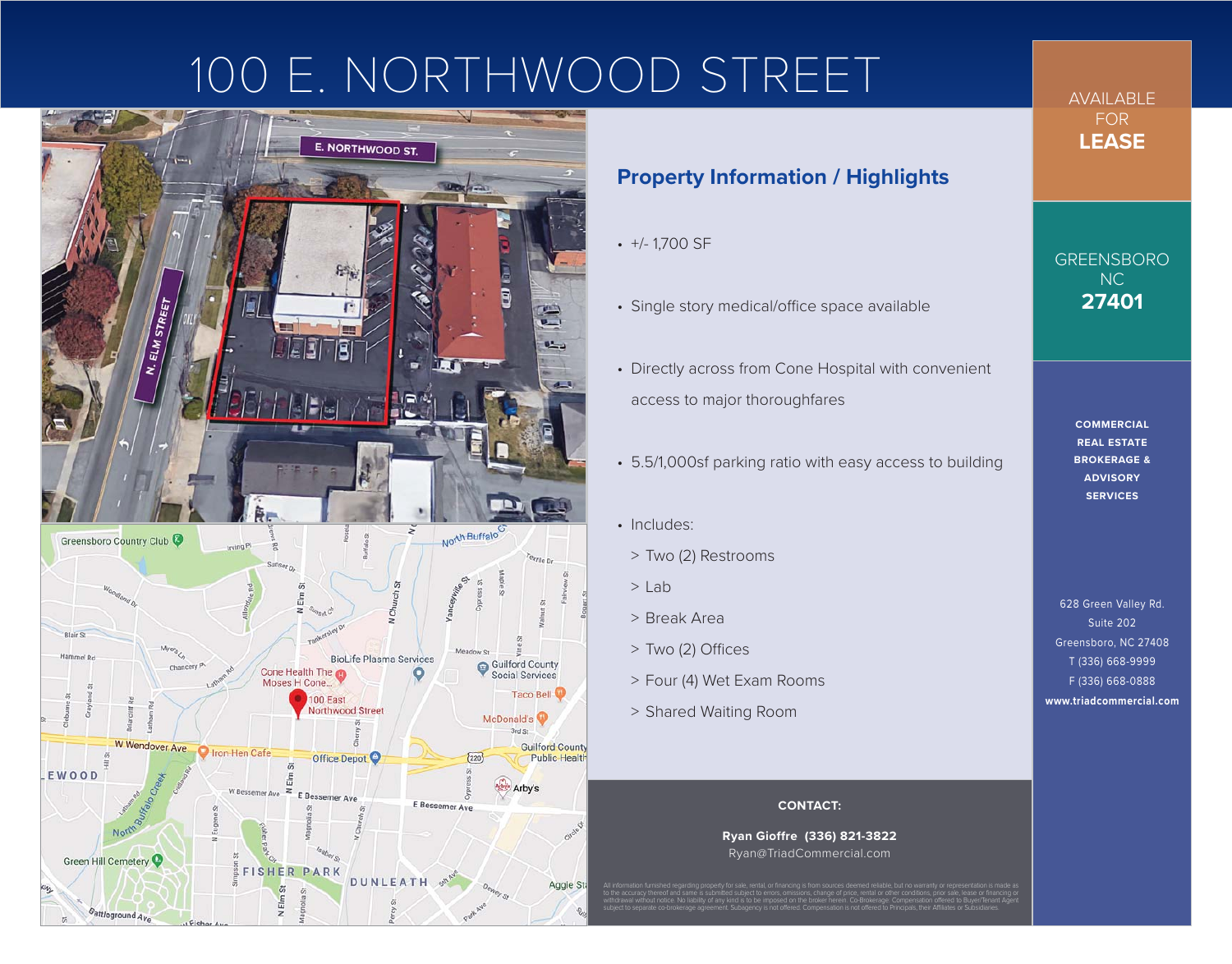## 100 E. NORTHWOOD STREET



AVAILABLE FOR **LEASE**

GREENSBORO NC **27401**

> **COMMERCIAL REAL ESTATE BROKERAGE & ADVISORY SERVICES**

628 Green Valley Rd. Suite 202 Greensboro, NC 27408 T (336) 668-9999 F (336) 668-0888 **[www.triadcommercial.com](http://www.triadcommercial.com)**

**CONTACT: Ryan Gioffre (336) 821-3822** [Ryan@TriadCommercial.com](mailto:Raffi@TriadCommercial.com)